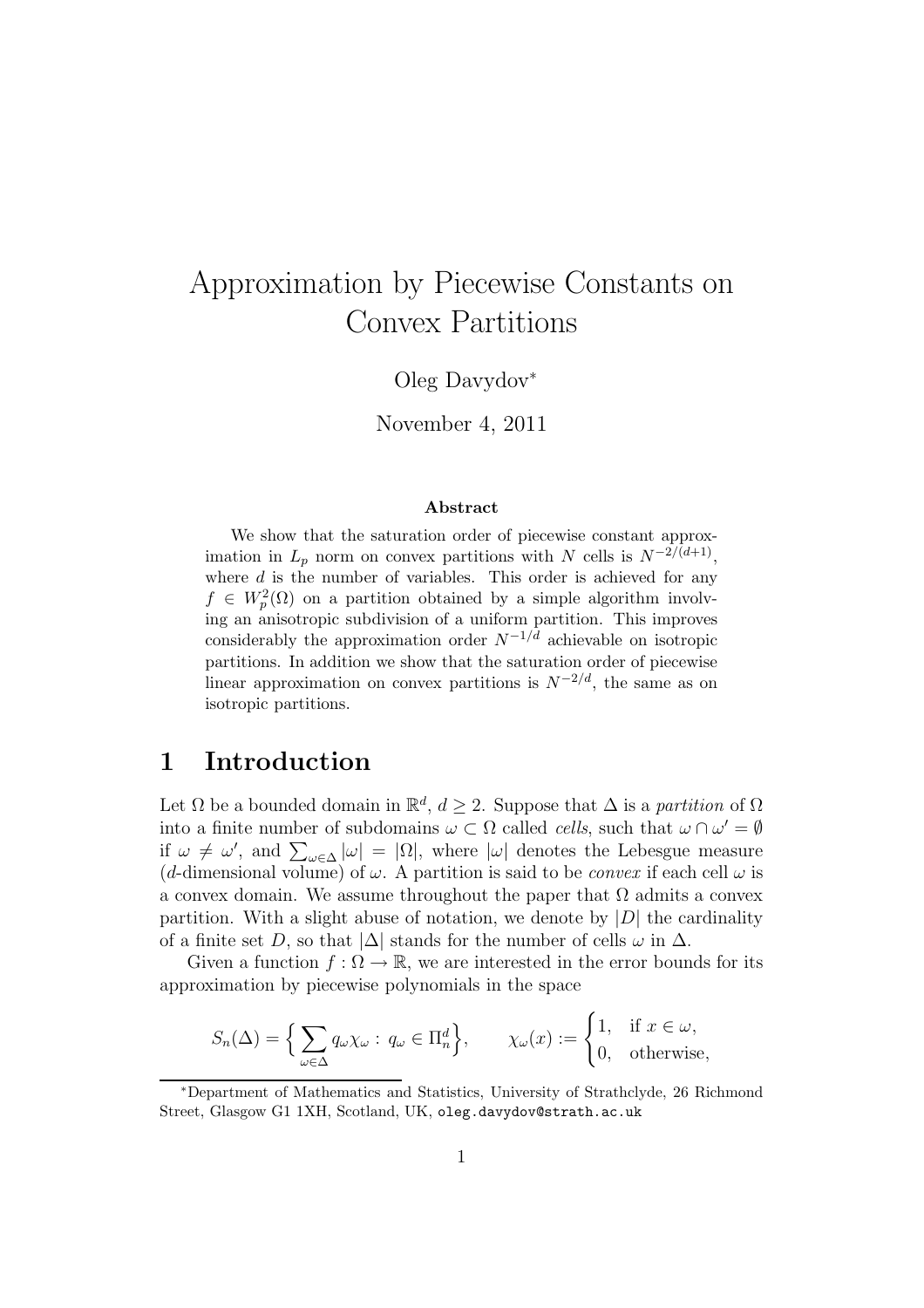where  $\prod_n^d$ ,  $n \geq 1$ , is the space of polynomials of total degree  $\lt n$  in d variables. The best approximation error is measured in the  $L_p$ -norm  $\|\cdot\|_p := \|\cdot\|_{L_p(\Omega)}$ ,

$$
E_n(f,\Delta)_p := \inf_{s \in S_n(\Delta)} ||f - s||_p, \qquad 1 \le p \le \infty.
$$

Clearly,

$$
E_n(f,\Delta)_p = \begin{cases} \left(\sum_{\omega \in \Delta} E_n(f)_{L_p(\omega)}^p\right)^{1/p} & \text{if } p < \infty, \\ \max_{\omega \in \Delta} E_n(f)_{L_\infty(\omega)} & \text{if } p = \infty, \end{cases}
$$
(1)

where

$$
E_n(f)_{L_p(\omega)} := \inf_{q \in \Pi_n^d} ||f - q||_{L_p(\omega)}
$$

is the error of the best polynomial approximation of f on  $\omega$ .

If  $\omega$  is a bounded convex domain and  $f_{\vert \omega}$  belongs to the Sobolev space  $W_p^n(\omega)$ , then the error  $E_n(f)_{L_p(\omega)}$  is estimated as

$$
E_n(f)_{L_p(\omega)} \le C_{d,n} \operatorname{diam}^n(\omega) |f|_{W_p^n(\omega)},\tag{2}
$$

where  $C_{d,n}$  denotes a positive constant depending only on d and n [3], and

$$
|f|_{W_p^n(\omega)} := \sum_{|\alpha|=n} \left\| \frac{\partial^n f}{\partial x^{\alpha}} \right\|_{L_p(\omega)}, \quad |\alpha| := \alpha_1 + \dots + \alpha_d \text{ for } \alpha \in \mathbb{Z}_+^d.
$$

Note that

$$
||f - f_{\omega}||_{L_p(\omega)} \le 2E_1(f)_{L_p(\omega)}, \qquad f_{\omega} := |\omega|^{-1} \int_{\omega} f(x) dx,
$$

see for example  $[2]$ , and hence  $(2)$  implies that the Poincaré inequality

$$
||f - f_{\omega}||_{L_p(\omega)} \le \rho_d \operatorname{diam}(\omega) ||\nabla f||_{L_p(\omega)}, \qquad f \in W_p^1(\omega), \tag{3}
$$

holds with a constant  $\rho_d$  depending only on d when  $\omega$  is bounded and convex, where

$$
\|\nabla f\|_{L_p(\omega)} := \Big\|\Big(\sum_{k=1}^d \Big|\frac{\partial f}{\partial x_k}\Big|^2\Big)^{1/2}\Big\|_{L_p(\omega)}.
$$

Indeed, it is easy to check that  $\|\nabla f\|_{L_p(\omega)}$  is equivalent to the Sobolev seminorm  $|f|_{W_p^1(\omega)}$ , as

$$
\|\nabla f\|_{L_p(\omega)} \le |f|_{W_p^1(\omega)} \le d^{\max\{\frac{1}{2}, 1-\frac{1}{p}\}} \|\nabla f\|_{L_p(\omega)}, \quad 1 \le p \le \infty.
$$

We prefer to use  $\|\nabla f\|_{L_p(\omega)}$  in (3) because this seminorm is invariant under orthogonal transformations of the coordinate system, which simplifies some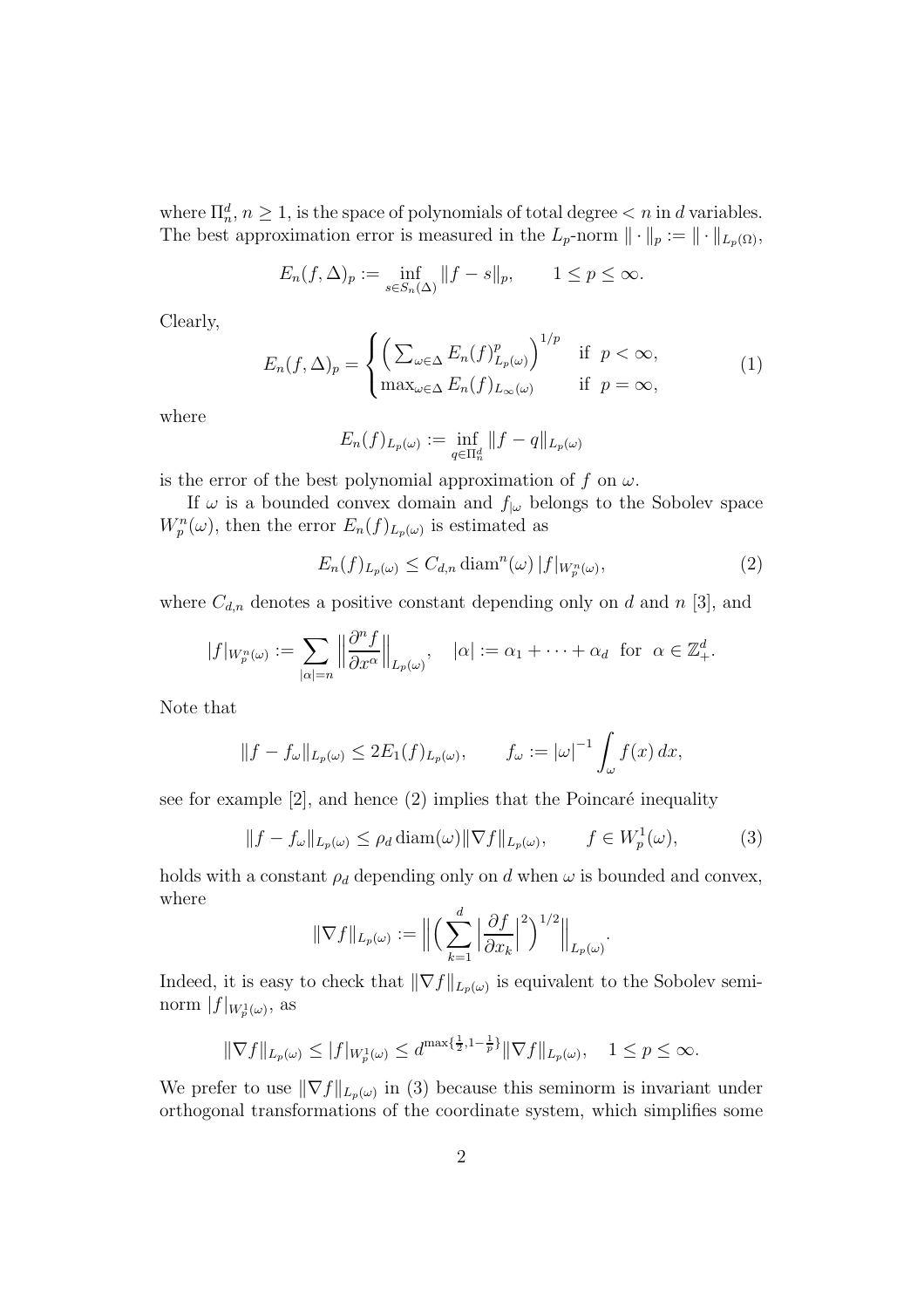calculations below. It is important for the proof of Theorem 1 that  $\rho_d$  does not depend on the geometry of the domain.

It follows from (2) that for any convex partition  $\Delta$ ,

$$
E_n(f, \Delta)_p \le C_{d,n} \operatorname{diam}^n(\Delta) |f|_{W_p^n(\Omega)}, \quad \operatorname{diam}(\Delta) := \max_{\omega \in \Delta} \operatorname{diam}(\omega).
$$

Obviously,  $\text{diam}(\Delta) \ge C|\Delta|^{-1/d}$ , where C depends only on  $|\Omega|$  and d. Hence, in terms of  $|\Delta|$ , the approximation order that can be obtained from the last estimate is not better than

$$
E_n(f, \Delta)_p = \mathcal{O}(|\Delta|^{-n/d}).\tag{4}
$$

This order is achieved for example for  $\Omega = (0, 1)^d$  on convex partitions  $\Delta_m$ ,  $m = 1, 2, \ldots$ , defined by splitting the cube  $(0, 1)^d$  uniformly into  $|\Delta_m| = m^d$ equal subcubes of edge length  $1/m$ .

Asymptotically optimal bounds for the  $L_p$ -error  $e_n(f, \Delta)_p$  of the interpolation by piecewise polynomials of degree  $\lt n$  on anisotropic triangulations of a polygonal domain in  $\mathbb{R}^2$  have been studied in [1, 5]. There, for  $n \geq 2$ , an exact constant  $C_n$  is found such that  $\liminf_{|\Delta_N| \to \infty} |\Delta_N|^{n/2} e_n(f, \Delta_N)_p \ge$  $C_n$  as soon as the sequence of triangulations  $\{\Delta_N\}$  satisfies diam $(\Delta_N)$  =  $\mathcal{O}(|\Delta_N|^{-1/2})$ . Moreover, a sequence  $\{\Delta_N^*\}$  with this property exists such that  $\limsup_{|\Delta_N| \to \infty} |\Delta_N^*|^{n/2} e_n(f, \Delta_N^*)_p \leq C_n$ .

In [2, Theorem 2] we have shown that assuming higher smoothness of f does not help to improve the order  $E_1(f, \Delta_N)_{\infty} = \mathcal{O}(|\Delta_N|^{-1/d})$  if the sequence of partitions  $\{\Delta_N\}$  is *isotropic*, that is there is a constant  $c > 0$ such that  $\text{diam}(\omega) \leq c\rho(\omega)$  for all  $\omega \in \bigcup_N \Delta_N$ , where  $\rho(\omega)$  is the maximum diameter of d-dimensional balls contained in  $\omega$ . More precisely, if  $E_1(f, \Delta_N)_{\infty} = o(|\Delta_N|^{-1/d}), N \to \infty$ , for a function  $f \in C^1(\Omega)$  and some isotropic sequence of partitions  $\{\Delta_N\}$  with  $\lim_{N\to\infty}$  diam $(\Delta_N) = 0$ , then f is a constant. Thus,  $|\Delta|^{-1/d}$  is the *saturation order* of the piecewise constant approximation on isotropic partitions.

In this paper we show that the order of approximation by piecewise constants can be improved to  $E_1(f, \Delta)_p = \mathcal{O}(|\Delta|^{-2/(d+1)})$  on suitable anisotropic convex partitions obtained by a simple algorithm if  $f \in W_p^2(\Omega)$ ,  $\Omega = (0, 1)^d$ (Algorithm 1 and Theorem 1). Moreover, according to Theorem 2,  $|\Delta|^{-2/(d+1)}$ is the saturation order of piecewise constant approximation in  $L_{\infty}$ -norm on convex partitions as it cannot be further improved for any  $f \in C^2(\Omega)$  whose Hessian is positive definite at some point. Finally, Theorem 3 shows that the saturation order of piecewise linear approximations on convex partitions is  $|\Delta|^{-2/d}$ , that is the same as on isotropic partitions.

In the bivariate case the saturation order  $N^{-2/3}$  has been shown by a different method in [4] for suitable sequences of partitions  $\Delta_N$  of  $(0,1)^2$  into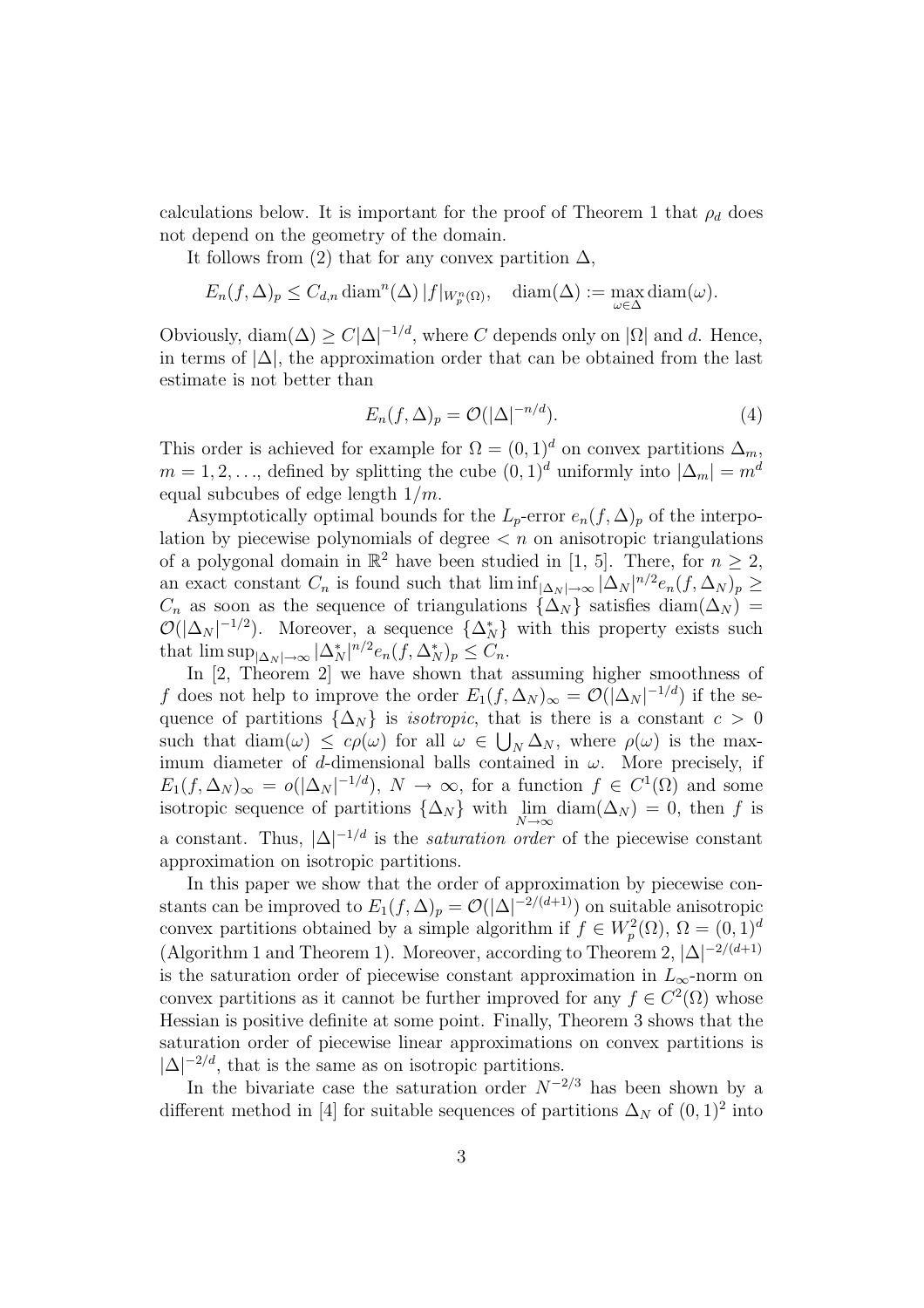polygons with cell boundaries consisting of totally  $\mathcal{O}(N)$  straight line segments.

# 2 Optimal piecewise constant approximation on convex partitions

In this section we provide a simple algorithm that generates piecewise constant approximations with the approximation order  $|\Delta|^{-2/(d+1)}$  on convex polyhedral partitions with totally  $\mathcal{O}(|\Delta|)$  facets. For the sake of simplicity we only consider  $\Omega = (0, 1)^d$ .

Algorithm 1. Assume  $f \in W_1^1(\Omega)$ ,  $\Omega = (0, 1)^d$ . Split  $\Omega$  into  $N_1 = m^d$  cubes  $\omega_1, \ldots, \omega_{N_1}$  of edge length  $h = 1/m$ . Then split each  $\omega_i$  into  $N_2$  slices  $\omega_{ij}$ ,  $j = 1, \ldots, N_2$ , by equidistant hyperplanes orthogonal to the average gradient  $g_i := |\omega_i|^{-1} \int_{\omega_i} \nabla f(x) dx$  on  $\omega_i$ . Set  $\Delta = {\{\omega_{ij} : i = 1, ..., N_1, j = 1, ..., N_2\}},$ and define the piecewise constant approximation  $s_{\Delta}(f)$  by

$$
s_{\Delta}(f) := \sum_{\omega \in \Delta} f_{\omega} \chi_{\omega}, \qquad f_{\omega} := |\omega|^{-1} \int_{\omega} f(x) \, dx. \tag{5}
$$

*Clearly*,  $|\Delta| = N_1 N_2$  and each  $\omega_{ij}$  is a convex polyhedron with at most  $2(d+1)$ facets.

This algorithm is illustrated in Fig. 1.

**Theorem 1.** Assume that  $f \in W_p^2(\Omega)$ ,  $\Omega = (0,1)^d$ , for some  $1 \le p \le \infty$ . For any  $m = 1, 2, \ldots$ , generate the partition  $\Delta_m$  by using Algorithm 1 with  $N_1 = m^d$  and  $N_2 = m$ . Then

$$
||f - s_{\Delta_m}(f)||_p \le C_d |\Delta_m|^{-2/(d+1)} (|f|_{W_p^1(\Omega)} + |f|_{W_p^2(\Omega)}),
$$
\n(6)

where  $C_d$  is a constant depending only on d.

*Proof.* We only consider the case  $p < \infty$  as  $p = \infty$  can be derived by obvious modifications of the arguments given here. Note that a different proof in the case  $p = \infty$  can be found in [2]. By construction,

$$
||f - s_{\Delta_m}(f)||_p^p = \sum_{i=1}^{N_1} \sum_{j=1}^{N_2} ||f - f_{\omega_{ij}}||_{L_p(\omega_{ij})}^p.
$$

For a fixed *i*, let  $\{\sigma_1, \ldots, \sigma_d\}$  be an orthonormal basis of  $\mathbb{R}^d$  such that  $\sigma_d =$  $||g_i||^{-1}g_i$  if  $g_i \neq 0$ , and let  $\varphi : \mathbb{R}^d \to \mathbb{R}^d$  be the linear mapping defined by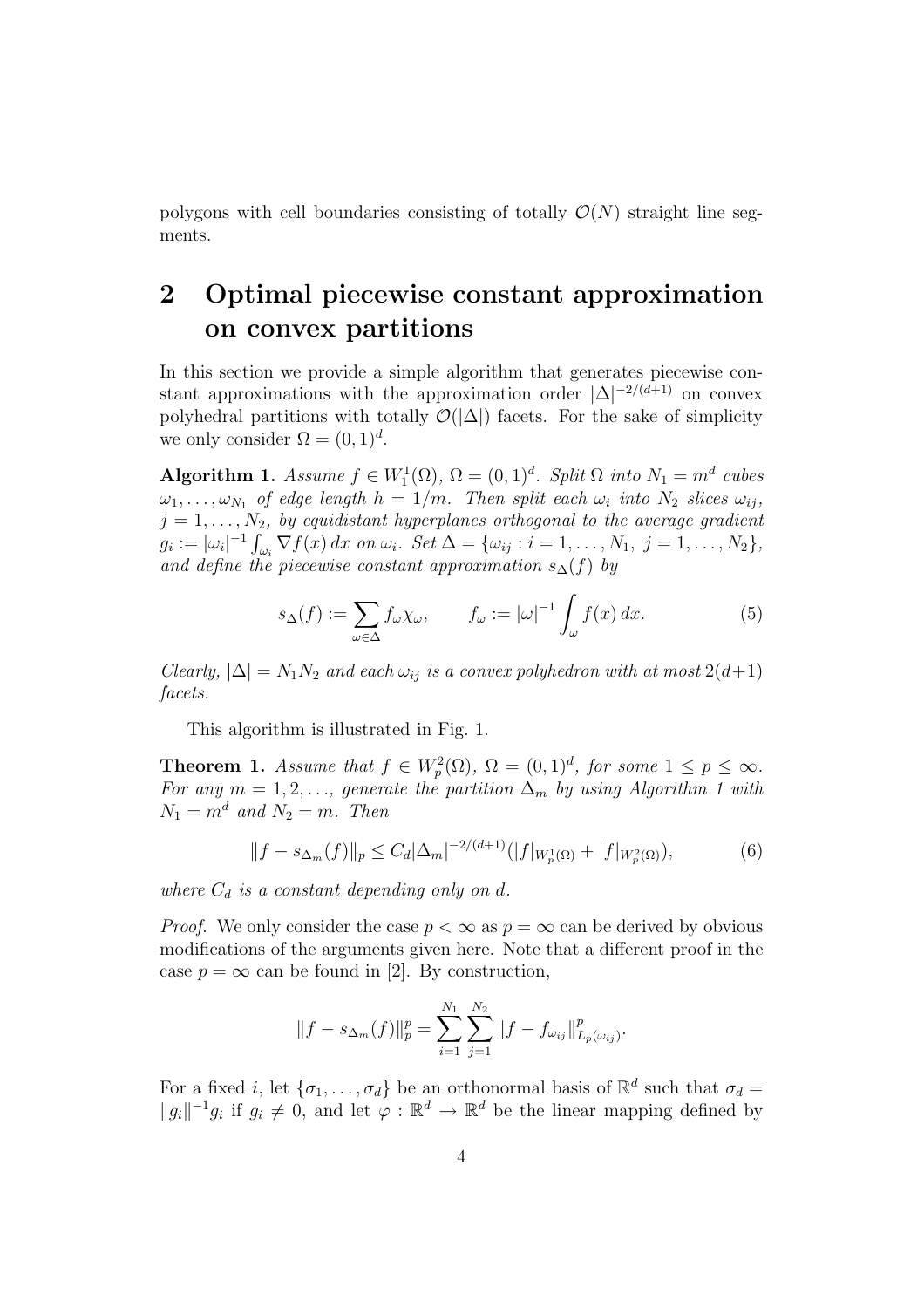

Figure 1: Algorithm 1 ( $d = 2$ ,  $N_2 = m = 4$ ). Average gradients  $g_i$  on the squares  $\omega_i$  are depicted as arrows. The cells  $\omega_{ij}$ ,  $j = 1, \ldots, 4$ , are shown only for one square.

the matrix  $diag(1, \ldots, 1, N_2)$  with respect to the basis  $\{\sigma_1, \ldots, \sigma_d\}$ . We set  $\tilde{\omega}_{ij} = \varphi(\omega_{ij}), \tilde{f} = f \circ \varphi^{-1}$ . Then  $|\tilde{\omega}_{ij}| = N_2 |\omega_{ij}|$ ,  $\text{diam}(\tilde{\omega}_{ij}) \leq d/m$ , and

$$
||f - f_{\omega_{ij}}||_{L_p(\omega_{ij})}^p = N_2^{-1}||\tilde{f} - f_{\omega_{ij}}||_{L_p(\tilde{\omega}_{ij})}^p.
$$

Since  $f_{\omega_{ij}} = \tilde{f}_{\tilde{\omega}ij}$  and  $\tilde{\omega}_{ij}$  is bounded and convex, (3) shows that

$$
\|\tilde{f} - f_{\omega_{ij}}\|_{L_p(\tilde{\omega}_{ij})} \leq \rho_d \operatorname{diam}(\tilde{\omega}_{ij}) \|\nabla \tilde{f}\|_{L_p(\tilde{\omega}_{ij})},
$$

where  $\rho_d$  depends only on d. We have

$$
\|\nabla \tilde{f}\|_{L_p(\tilde{\omega}_{ij})}^p = \left\| \left( \sum_{k=1}^d |D_{\sigma_k} \tilde{f}|^2 \right)^{1/2} \right\|_{L_p(\tilde{\omega}_{ij})}^p
$$
  

$$
= N_2 \left\| \left( N_2^{-2} |D_{\sigma_d} f|^2 + \sum_{k=1}^{d-1} |D_{\sigma_k} f|^2 \right)^{1/2} \right\|_{L_p(\omega_{ij})}^p
$$
  

$$
\leq N_2^{1-p} \|D_{\sigma_d} f\|_{L_p(\omega_{ij})}^p + N_2 \sum_{k=1}^{d-1} \|D_{\sigma_k} f\|_{L_p(\omega_{ij})}^p,
$$

where  $D_{\sigma_k} f = \nabla f^T \sigma_k$  denote the directional derivatives of f. Since

$$
\int_{\omega_i} D_{\sigma_k} f(x) dx = 0, \qquad k = 1, \dots, d-1,
$$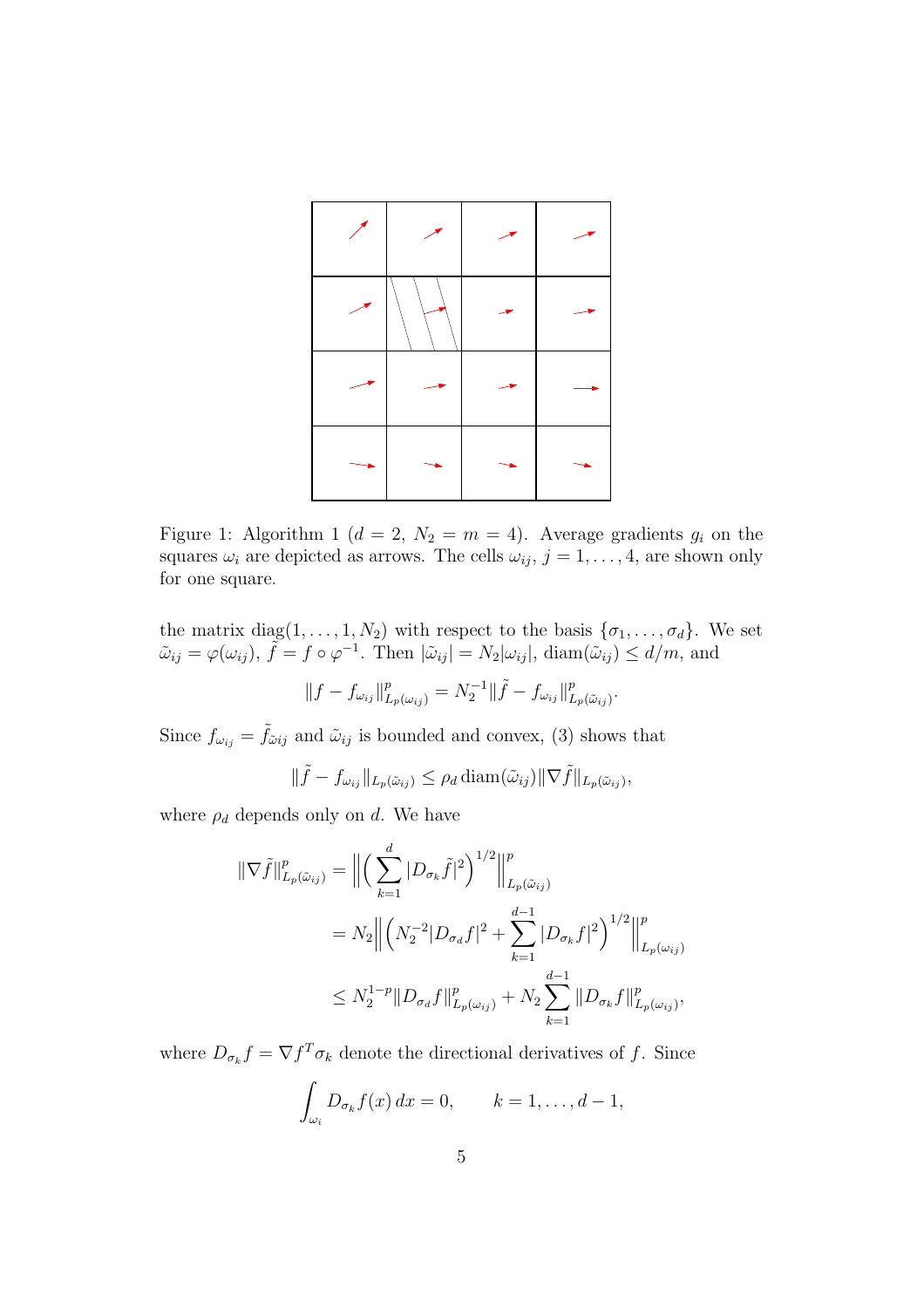Poincaré inequality  $(3)$  also implies

$$
||D_{\sigma_k}f||_{L_p(\omega_i)} \leq \rho_d \operatorname{diam}(\omega_i) ||\nabla D_{\sigma_k}f||_{L_p(\omega_i)}, \qquad k=1,\ldots,d-1.
$$

Hence

$$
\sum_{j=1}^{N_2} \sum_{k=1}^{d-1} \|D_{\sigma_k} f\|_{L_p(\omega_{ij})}^p \le d \Big(\frac{\sqrt{d} \rho_d}{m}\Big)^p |f|_{W_p^2(\omega_i)}^p.
$$

By combining the above estimates we obtain

$$
||f - s_{\Delta_m}(f)||_p^p \le \left(\frac{d\rho_d}{m}\right)^p N_2^{-1} \sum_{i=1}^{N_1} \sum_{j=1}^{N_2} ||\nabla \tilde{f}||_{L_p(\tilde{\omega}_{ij})}^p
$$
  

$$
\le \left(\frac{d\rho_d}{m}\right)^p \sum_{i=1}^{N_1} \left[ d\left(\frac{\sqrt{d}\rho_d}{m}\right)^p |f|_{W_p^2(\omega_i)}^p + N_2^{-p} \sum_{j=1}^{N_2} ||D_{\sigma_d}f||_{L_p(\omega_{ij})}^p \right]
$$
  

$$
\le \left(\frac{d\rho_d}{m}\right)^p d\left(\frac{\sqrt{d}\rho_d}{m}\right)^p |f|_{W_p^2(\Omega)}^p + \left(\frac{d\rho_d}{mN_2}\right)^p |f|_{W_p^1(\Omega)}^p.
$$

Since  $N_1 = m^d$ ,  $N_2 = m$ , we have  $|\Delta| = m^{d+1}$ , and (6) follows with  $C_d =$  $d^{5/2}\rho_d^2$ .

## 3 Saturation Orders

The main result of this section is the following theorem which, together with Theorem 1 shows that the saturation order of piecewise constant approximation on convex partitions is  $|\Delta|^{-2/(d+1)}$ .

**Theorem 2.** Assume that  $f \in C^2(\Omega)$  and the Hessian of f is positive definite at a point  $\hat{x} \in \Omega$ . Then there is a constant  $C_{f,d}$  depending only on f and d such that for any convex partition  $\Delta$  of  $\Omega$ ,

$$
E_1(f,\Delta)_{\infty} \ge C_{f,d}|\Delta|^{-2/(d+1)}.
$$

The proof of Theorem 2 will be given at the end of the section.

It turns out that piecewise linear approximations on convex partitions have the saturation order  $|\Delta|^{-2/d}$ . Thus, in contrast to piecewise constants, there is no improvement of the order in comparison to isotropic partitions.

**Theorem 3.** Assume that  $f \in C^2(\Omega)$  and the Hessian of f is positive definite at a point  $\hat{x} \in \Omega$ . Then there is a constant  $C_{f,d}$  depending only on f and d such that for any convex partition  $\Delta$  of  $\Omega$ ,

$$
E_2(f,\Delta)_{\infty} \ge C_{f,d}|\Delta|^{-2/d}.
$$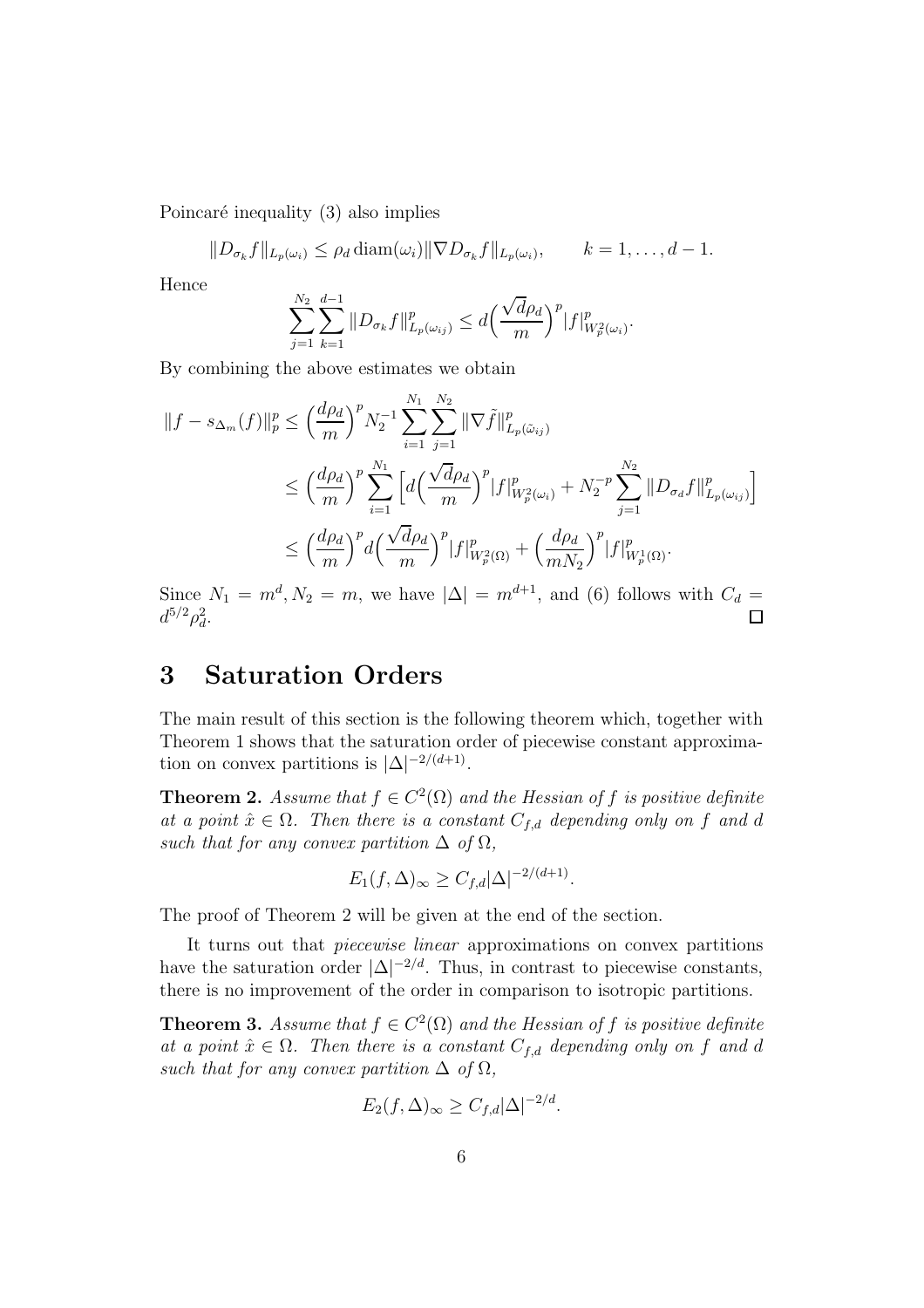*Proof.* Since  $f \in C^2(\Omega)$ , there is  $\delta > 0$  and a cube  $Q \subset \Omega$  such that the smallest eigenvalue of the Hessian of f is at least  $\delta$  everywhere in Q.

Assume that  $\omega \in \Delta$  has nonempty intersection with Q, and let  $x_1, x_2 \in$  $\omega \cap Q$  be such that  $||x_1 - x_2||_2 \geq \frac{1}{2}$  $\frac{1}{2}$  diam( $\omega \cap Q$ ). Since the univariate function  $g := f_{\left[ \left[ x_1, x_2 \right]} \right]$  is convex with second derivative at least  $\delta$  everywhere in  $\left[ x_1, x_2 \right]$ , the error of its best  $L_{\infty}$ -approximation by (univariate) linear polynomials is greater or equal  $\frac{\delta}{16}||x_1 - x_2||_2^2$ . Indeed, by parametrising g with  $t \in [0, 1]$ and assuming without loss of generality that  $g(0) = g(1) = 0$ , we have  $g''(t) \ge \delta \|x_1 - x_2\|_2^2$  and  $g(t) = \frac{t(t-1)}{2} \int_0^1 g''(\tau) M_t(\tau) d\tau \le \frac{t(t-1)}{2}$  $\frac{-1)}{2}\delta||x_1-x_2||_2^2,$ where  $M_t$  is the Peano kernel of the second divided difference  $[0, 1, t]$ . Since  $g(\frac{1}{2})$  $\frac{1}{2}$   $\leq -\frac{\delta}{8}||x_1 - x_2||_2^2$ , Chebyshev theorem implies the claim.

Hence,

$$
E_2(f,\Delta)_{\infty} \ge E_2(f)_{L_{\infty}(\omega \cap Q)} \ge \frac{\delta}{64} \operatorname{diam}^2(\omega \cap Q).
$$

It follows that

$$
|Q| \leq \frac{\mu_d}{2^d} \sum_{\omega \cap Q \neq \emptyset} \text{diam}^d(\omega \cap Q) \leq \mu_d |\Delta| \left(\frac{16}{\delta}\right)^{d/2} E_2(f, \Delta)^{d/2}_{\infty},
$$

where  $\mu_d$  denotes the volume of the *d*-dimensional ball of radius 1. Thus,

$$
E_2(f,\Delta)_{\infty} \ge \frac{\delta |Q|^{2/d}}{16\mu_d^{2/d}} |\Delta|^{-2/d}.
$$

 $\Box$ 

*Proof of Theorem 2.* We first choose  $\delta > 0$  and a cube  $Q \subset \Omega$  such that the smallest eigenvalue of the Hessian of f is at least  $\delta$  everywhere in  $Q$ . Clearly,  $\nabla f(\tilde{x}) \neq 0$  for some  $\tilde{x} \in Q$ . Since the gradient of f is continuous, there is a constant  $\gamma > 0$  and a cube  $\tilde{Q} \subset Q$  containing  $\tilde{x}$  such that  $D_{\sigma} f(x) \geq \gamma$  for all  $x \in \tilde{Q}$ , where  $\sigma = \nabla f(\tilde{x})/||\nabla f(\tilde{x})||_2$ . We assume without loss of generality that  $Q = Q$ .

The arguments in the proof of Theorem 3 lead to the estimate

$$
E_1(f,\Delta)_{\infty} \ge E_2(f,\Delta)_{\infty} \ge \frac{\delta}{64} \operatorname{diam}^2(\omega \cap Q)
$$

for any  $\omega \in \Delta$  with nonempty intersection with Q.

Moreover, if  $[x_1, x_2]$  is an interval in  $\omega \cap Q$  parallel to  $\sigma$ , then  $|f(x_2) |f(x_1)| \geq \gamma ||x_2 - x_1||_2$ , which implies that

$$
E_1(f,\Delta)_{\infty} \ge \frac{\gamma}{2} \|x_2 - x_1\|_2.
$$